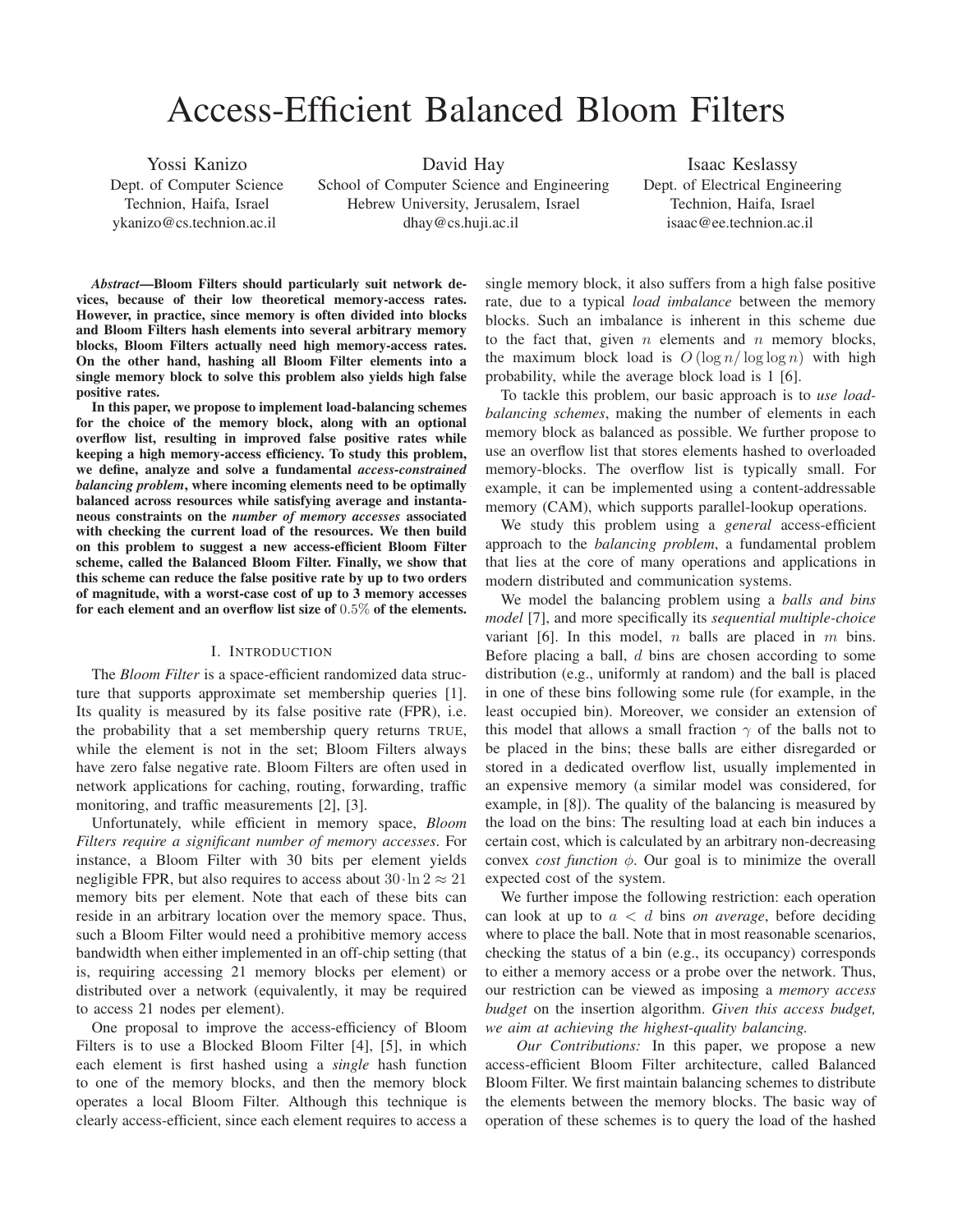memory block, and in case the load exceeds some threshold, another hash function is used. We also propose to use an optional overflow list to store elements that all hash functions used map to already overloaded memory blocks.

To study this problem, we explore the *optimality region* of the balancing problem. Namely, we consider different balancing schemes at different loads, and determine several selections of the access budget  $a$  and the overflow fraction γ such that the balancing scheme is *optimal* with respect to the cost function  $\phi$ . In particular, given some access budget a within a predetermined range, we will show that our scheme is optimal for some  $\gamma(a)$ , and for any  $\gamma$  satisfying  $\gamma > \gamma(a)$ , thus defining an *optimality region* over the  $(a, \gamma)$  plane.

To show optimality, we first provide lower bounds on the minimum cost of each instance of the problem. The lower bound depends on the access budget  $a$ , the number of hash functions  $d$ , and the overflow list size, but, quite surprisingly, does not depend on the cost function  $\phi$ . Our lower bounds hold when all hash functions have uniform distribution or when their overall distribution is uniform (in the latter case, the hash function distributions can be different). Then, we provide three different schemes that meet the lower bounds on different access budgets; we further find the minimum size of the overflow list that should be provided in order to achieve optimality. All our analytical models are compared with simulations showing their accuracy.

We conclude by showing how, with a proper choice of the cost function  $\phi$ , the balancing problem can be directly used to optimize Bloom Filters. For example, for an average number of access operations of 1.2, and 0.5% of the elements stored in the overflow list, the false positive rate can be reduced by up to two orders of magnitude.

Further, since the cost function  $\phi$  is general, our approach can have many applications, such as other Bloom Filter implementations [9], Counting Bloom Filter variants [10], [11], and linked-list–based hash tables with optimal variance [12].

*Paper Organization:* We first describe our basic architecture of the Balanced Bloom Filters in Section II. Then, the optimal balancing problem is defined in Section III, followed by our lower bound results in Section IV. The three optimal schemes and their analysis are presented in Sections V, VI, and VII, while a comparative study appears in Section VIII. In Section IX we show how the solution of the balancing problem can be used to construct access-efficient Balanced Bloom Filters. Finally, Section X surveys related work.

Due to space limits, the detailed proofs and an additional application of our study are presented in [12].

## II. BALANCED BLOOM FILTERS

In this section we present the basic architecture of the Balanced Bloom Filter. Our architecture follows the two guidelines of balancing the elements between the memory blocks and the usage of an overflow list.

In our basic architecture, illustrated in Fig. 1, each memory block functions as a local Bloom Filter, with the only mod-



Fig. 1. Illustration of a Balanced Bloom Filter implementation based on MHT, with three subtables.

ification that the memory block also saves some bits for a counter storing the number of elements inserted locally.

Although any balancing scheme can be used, for the purpose of the section we rely on a *special case* of the *multi-level hash table* (MHT) balancing scheme.The memory is divided into d separate subtables  $T_1, \ldots, T_d$ , with a uniform hash function for each one of these subtables. Upon an element arrival, it is placed in the first subtable in which the corresponding mapped memory block has load lower than a pre-defined threshold h. If no such memory block exists, the element is placed in the overflow list. As a consequence, a lookup operation follows the exact same steps as the insertion operation.

Fig. 1 illustrates an insertion of a new element with  $h = 3$ . The memory consists of 3 subtables of decreasing size, with 4, 2 and 1 memory blocks, respectively. Each memory block is of size 6 bits, with 2 bits for the counter and 4 for the local Bloom Filter. When element  $y$  arrives, it is first hashed into the memory block of subtable  $T_1$  with address 10. The counter at this memory block indicates that 3 elements have already been inserted. Since this load is equal to the threshold  $h = 3$ , the scheme then tries to insert the element into subtable  $T_2$ . In this subtable, the element is hashed into the memory block with address 01, where there are 2 elements. Since  $2 < h$ , the element is inserted into this memory block. The dashed arrow to subtable  $T_3$  illustrates a hash function that is not actually performed. In addition, the element  $x$  is in the overflow list because all of its corresponding buckets were full upon its insertion.

#### III. PROBLEM STATEMENT

To further study our problem, we first define and solve the *optimal access-constrained balancing problem* in the following sections. In this section, we define the notations and settings of this balancing problem.

Let B be a set of m *buckets* (or *bins*) of unbounded size, and let  $\mathcal E$  be a set of *n elements* (or *balls*) that should be distributed among the buckets. In addition, denote by  $r = \frac{n}{m}$ *the element-per-bucket ratio*.

Assume also that there exists an *overflow list* [8], i.e. a special bucket of bounded size  $\gamma \cdot n$  (namely, at most a fraction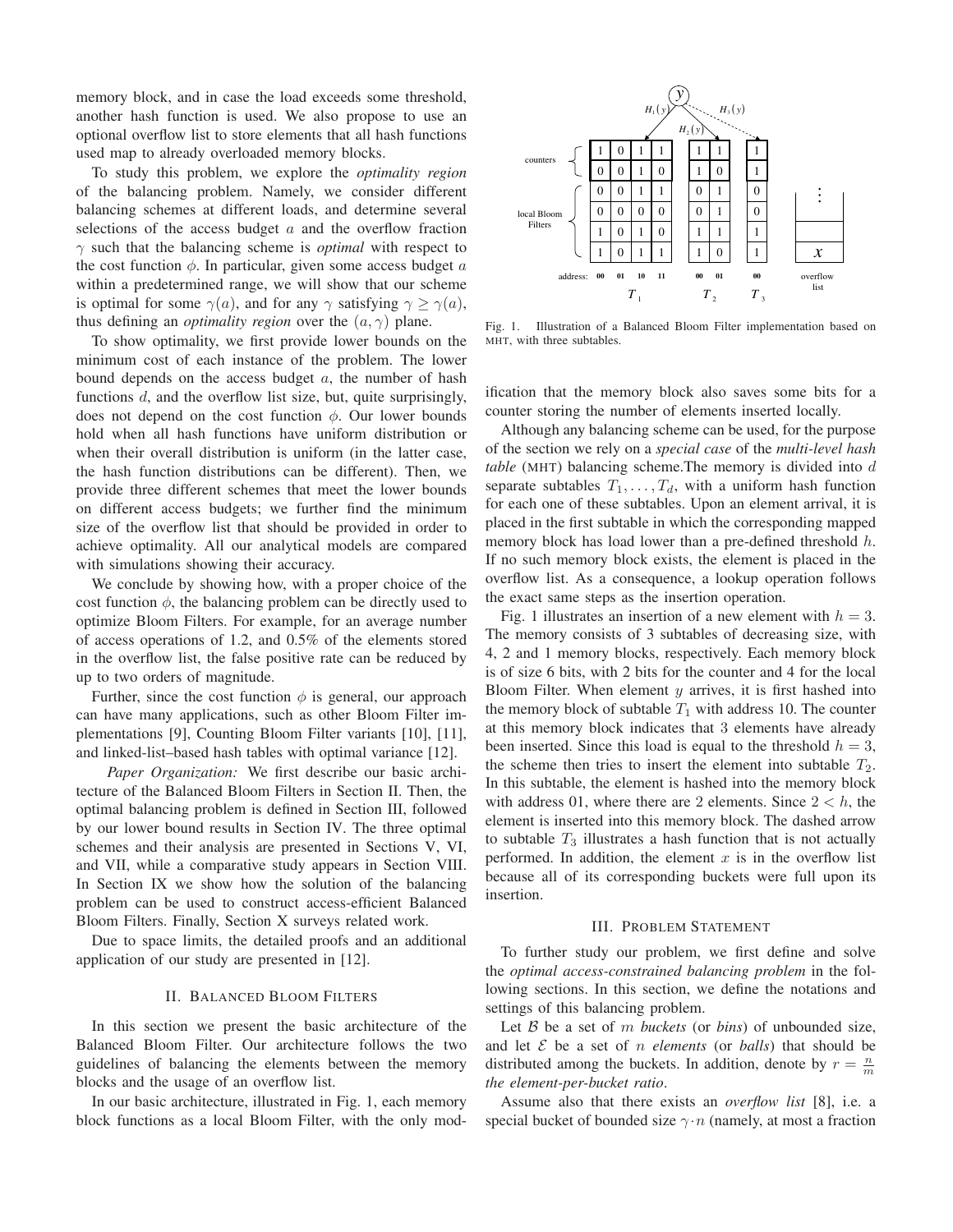$\gamma$  of the elements can be placed in the list), which can be used by the insertion algorithm at any time. For example, depending on the application, the overflow list may correspond to a dedicated memory—e.g., content-addressable memory (CAM)—in hardware-implemented hash-table, or to the loss ratio when the balancing scheme is allowed to drop elements.

Elements are inserted into either one of the m buckets or the overflow list, according to some balancing scheme with at most d hash-functions per element, which is defined as follows (a similar definition appears in [13]).

*Definition 1:* A *balancing scheme* consists of:

*(i)* d hash-function probability distributions over bucket set  $\beta$ , used to generate a *hash-function set*  $\mathcal{H} = \{H_1, \ldots, H_d\}$  of d independent random hash functions;

*(ii)* an *insertion algorithm* that places each element  $x \in \mathcal{E}$  in one of the d buckets  $\{H_1(x), \ldots, H_d(x)\}\$  or in the overflow list. The insertion algorithm is an *online* algorithm, which places the elements one after the other with no knowledge of future elements.

The access-efficiency of a balancing scheme is measured by the number of *bucket accesses* needed to store the incoming elements. We assume that a balancing scheme needs to access a bucket to obtain any information on it. We do not count accesses to the overflow list.

We further consider two constraints, which can be seen as either power- or throughput-constraints depending on the application. First, we require that the *average* number of bucket accesses per element insertion must be bounded by some constant  $a \geq 0$ . In addition, notice that the *worst-case* number of bucket accesses per element insertion is always bounded by d, because an element does not need to consider any of its d hash functions more than once. These two constraints are captured by the following definition:

*Definition 2:* An  $\langle a, d, r \rangle$  balancing scheme is a balancing scheme that inserts all elements with an average (respectively, maximum) number of bucket accesses per insertion of at most  $a$  (respectively,  $d$ ), when given an element per bucket ratio  $r$ .

We are now ready to define the *optimal balancing problem*, which is the focus of this paper. Let  $\phi : \mathbb{N} \to \mathbb{R}$  be the *cost function* mapping the occupancy of a bucket to its real-valued cost. We assume that  $\phi$  is *non-decreasing* and *convex*. Our goal is to minimize the expected overall cost:

*Definition 3:* Let  $O_j$  be a random variable that counts the number of elements in the j-th bucket. Given  $\gamma$ , a,  $d$  and  $r$ , the OPTIMAL ACCESS-CONSTRAINED BALANCING PROBLEM consists of finding an  $\langle a, d, r \rangle$  balancing scheme that minimizes

$$
\phi^{\text{BAL}} = \lim_{m \to \infty} \frac{1}{m} \sum_{j=1}^{m} E(\phi(O_j)).
$$

Whenever defined, let  $\phi_{\text{OPT}}^{\text{BAL}}$  denote its optimal cost.

For example, in the trivial case of the identity cost function  $\phi(x) = x$  and no overflow list ( $\gamma = 0$ ),  $\phi_{\text{OPT}}^{\text{BAL}}$  corresponds to the average load per bucket, which is exactly  $r$ , no matter what insertion algorithm or hash functions are used.

## IV. THEORETICAL LOWER BOUNDS

We next show a lower bound on the achievable value of the optimal cost  $\phi_{\text{OPT}}^{\text{BAL}}$ , as a function of the number of buckets  $m$ , the number of elements  $n$ , the average number of bucket accesses a, and the overflow fraction  $\gamma$ .

The lower bound is derived using a modified *offline* setting. In this setting, each bucket access is considered as a distinct element, as if initially  $a \cdot n$  distinct elements were hashed to the buckets, using a single hash function each. After storing all elements, we conceptually choose exactly  $(a - 1 + \gamma) \cdot n$ of the elements in a way that minimizes the cost function  $\phi^{\text{BAL}}$ , resulting in exactly  $(1 - \gamma) \cdot n$  elements in the buckets. Since the cost function  $\phi$  is convex, then the marginal cost is the largest in the most occupied buckets. Therefore, a cost-minimizing removal process would remove element by element, picking the next element to remove in the most occupied bucket at each time.

Since we picked these elements in an offline manner, we necessarily perform better than any online setting. Thus, we bound the achievable value of  $\phi_{\text{OPT}}^{\text{BAL}}$ .

*Theorem 1:* When all hash functions are uniform, the optimal expected limit balancing cost  $\phi_{\text{OPT}}^{\text{BAL}}$  in the OPTIMAL ACCESS-CONSTRAINED BALANCING PROBLEM is lowerbounded by

$$
\phi_{\text{LB}}^{\text{BAL}} = \sum_{j=0}^{k_0+1} P_{\text{LB}}(i) \cdot \phi(i),
$$

where  $k_0$  is the largest integer such that

$$
\frac{a \cdot r \cdot \Gamma(k_0, a \cdot r)}{(k_0 - 1)!} + k_0 \cdot \left(1 - \frac{\Gamma(k_0 + 1, a \cdot r)}{k_0!}\right) < r\left(1 - \gamma\right),
$$

 $\Gamma(s,x) = \int_x^{\infty} t^{s-1} e^{-t} dt$  is the upper incomplete gamma function, and  $P_{\text{LB}}$  is a specific distribution that depends only on  $a, r$ , and  $\gamma$ , but does not depend on the cost function  $\phi$ . Specifically, the distribution  $P_{\text{LB}}$  is defined as follows:

$$
P_{\text{LB}}\left(i\right) \ = \ \left\{ \begin{array}{ll} e^{-a\cdot r} \frac{\left(a\cdot r\right)^i}{i!} & \quad 0\leq i < k_0 \\ e^{-a\cdot r} \frac{\left(a\cdot r\right)^{k_0}}{k_0!} + e_0 + k_0 + 1 - & \quad i = k_0 \\ k_0 p_0 - p_0 - r\cdot\left(1-\gamma\right) & \quad i = k_0 + 1 \\ -e_0 - k_0 + k_0 p_0 + r\cdot\left(1-\gamma\right) & \quad i = k_0 + 1 \\ 0 & \quad \text{otherwise} \end{array} \right.
$$

where  $e_0 = \frac{a \cdot r \cdot \Gamma(k_0, a \cdot r)}{(k_0 - 1)!}$ , and  $p_0 = \frac{\Gamma(k_0 + 1, a \cdot r)}{(k_0)!}$ .

*Proof Outline:* (We remind that full proofs are provided in [12]) As explained, the proof considers an offline setting with  $a \cdot n$  elements. We then note that the random variable  $X$  that counts the number of elements in a specific bucket after the initial placement of the  $a \cdot n$  elements is distributed approximately as Poisson with  $\lambda = \frac{a \cdot n}{m}$ , whose cumulative distribution function (CDF) is given by  $Pr\{X \leq x\} = \frac{\Gamma(x+1,\lambda)}{x!}$  $\frac{+1, \lambda)}{x!}$ . Since elements are then removed one by one from the largest buckets, we intuitively "cut the right side" of the Poisson distribution, up to a precise point  $k_0$  provided by the problem parameters.

Interestingly, the element-elimination algorithm does not depend on the precise convex cost function  $\phi$ . This is why the resulting bucket-load distribution  $P_{\text{LB}}$  is independent of  $\phi$ as well.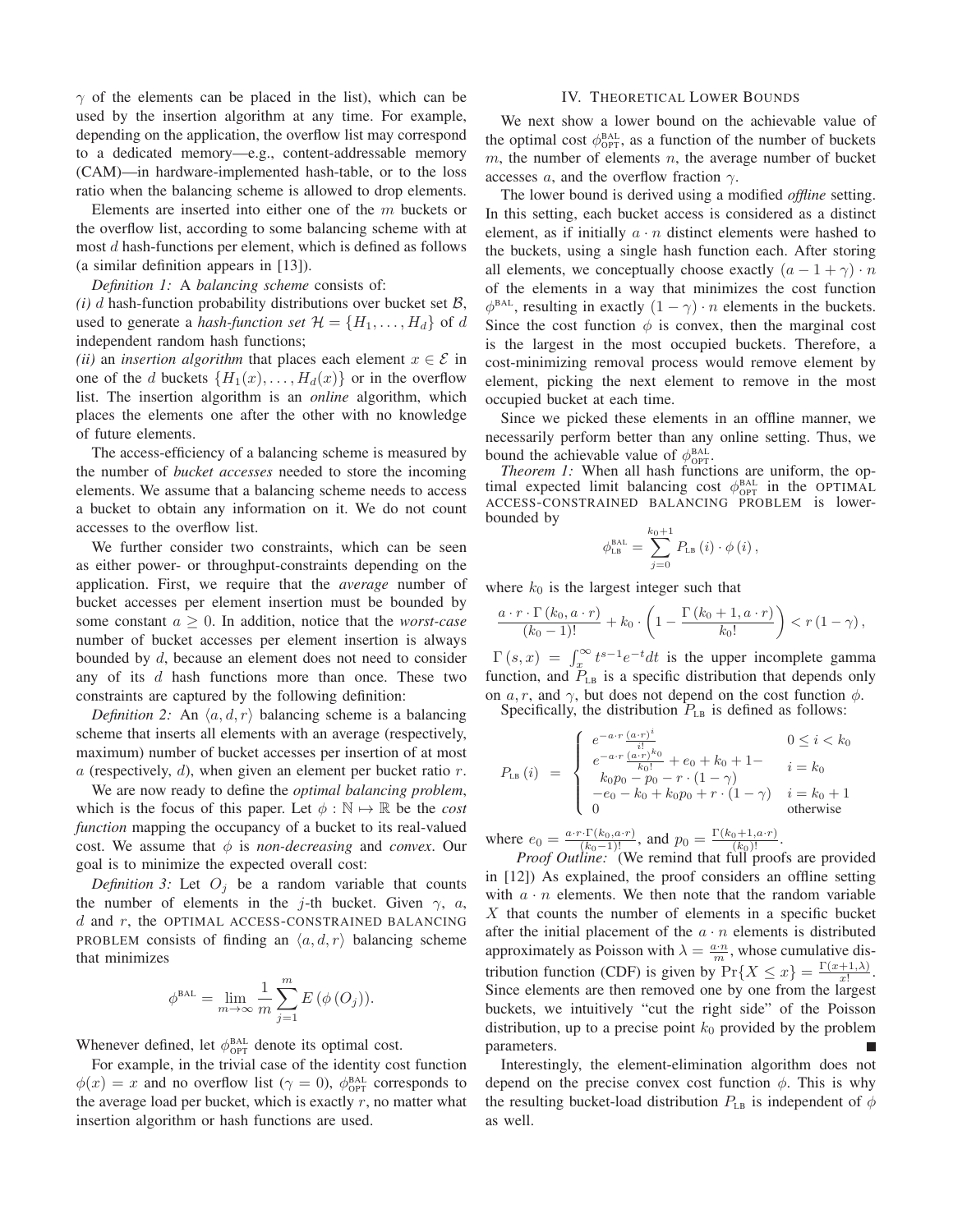

Fig. 2. The probability density function of the distribution  $P_{LB}$  over the bucket occupancies with load  $r = 8$ , overflow fraction  $\gamma = 0$ , and different values of average access rate a.

In addition, this distribution  $P_{\text{LB}}$  is defined on a compact space. As a result, it can also be shown that if a sequence of cost functions  $\{\phi_k\}$  converges pointwise to some cost function  $\phi$ , then the sequence of lower bounds converges as well to the corresponding lower bound on  $\phi$ . This can then be used to extend the cost functions to the maximum-load metric commonly used in the literature [6], [14], [15].

Fig. 2 shows the lower-bound distribution  $P_{LB}$  (i) for load  $r = \frac{n}{m} = 8$ , overflow fraction  $\gamma = 0$  and average access rate  $a \in \{1, 1.1, 1.2\}$ . Note that when  $a = 1$ , all elements use a single lookup, and therefore there is no element elimination in the offline algorithm. The distribution  $P_{LB}$  simply follows a Poisson distribution with parameter  $\lambda = r$ , as shown using the solid line. Then, for larger values of  $a$ , the element elimination algorithm reduces the probability of having a large bin load.

We also consider a setting where  $\ell \leq d$  different distributions over the buckets are used by the  $d$  hash functions. Denote these distributions by  $f^1, \ldots, f^{\ell}$ , and assume that distribution  $f^i$  is used by a fraction  $k_i$  of the total bucket accesses, with  $\sum_{i=1}^{\ell} k_i = 1$ . We now show that Theorem 1 holds also in this case when  $\sum_{p=1}^{\ell} k_p f_p(i) = \frac{1}{m}$ .

*Theorem 2:* If  $\sum_{p=1}^{\ell} k_p f_p(i) = \frac{1}{m}$  then the optimal expected limit balancing cost  $\phi_{\text{OPT}}^{\text{BAL}}$  in the OPTIMAL ACCESS-CONSTRAINED BALANCING PROBLEM has the same lower bound as in Theorem 1.

## V. SINGLE - A SINGLE-CHOICE BALANCING SCHEME

We have found a lower-bound for the optimal cost. In the sequel, we focus on finding values of a and  $\gamma$  in which we can *match this bound*.

We start by analyzing a simplistic balancing scheme, denoted SINGLE, that is associated with 2 parameters  $h$  and  $p$ . This scheme only uses a single uniformly-distributed hash function H. Each element is stored in bucket  $H(x)$  if it has less than  $h$  elements. In case there are exactly  $h$  elements, the element is stored in the bucket with probability  $p$  and in the overflow list with probability  $1 - p$ . Otherwise, the element is stored in the overflow list.

In recent years, several balancing schemes have been modeled using a deterministic system of differential equations [13], [16]–[18]. We adopt this approach and provide a succinct description of SINGLE in [12]. Then, we solve the system of differential equations yielding the following optimality result.

*Theorem 3:* Consider the SINGLE balancing scheme with m buckets and n elements, and use the notations of  $k_0$ ,  $p_0$ ,

 $e_0$  and P from Theorem 1. Then for any value of  $\gamma$ , the SINGLE scheme solves the OPTIMAL ACCESS-CONSTRAINED BALANCING PROBLEM for  $a = 1$  whenever it satisfies the two following conditions:

## *(i)*  $h = k_0$ ;

(*ii*) p is the solution of the following fixed-point equation:<br>  $\frac{e^{-p\cdot r}}{(1-p)^h} - \frac{e^{-r}}{(1-p)^h} \sum_{i=0}^{h-1} \frac{(r\cdot(1-p))^i}{i!} = P(k_0)$ .

# VI. SEQUENTIAL - A MULTIPLE-CHOICE BALANCING SCHEME

We now introduce the SEQUENTIAL scheme, which is also associated with two parameters h and p. In the SEQUENTIAL scheme, we use an ordered collection of d hash functions  $\mathcal{H} =$  $\{H_1, \ldots, H_d\}$ , such that all functions are independent and uniformly distributed. Upon inserting an element  $x$ , the scheme successively reads the buckets  $H_1(x)$ ,  $H_2(x)$ , ...,  $H_d(x)$ , and places  $x$  in the first bucket that satisfies one of the following two conditions:  $(i)$  the bucket stores less than  $h$  elements, or, *(ii)* the bucket stores exactly h elements, and x is inserted with probability  $p$ . If the insertion algorithm fails to store the element in all the  $d$  buckets,  $x$  is stored in the overflow list. Last, to keep an average number of bucket accesses per element of at most a, the process stops when a total of  $a \cdot n$ bucket accesses has been reached; the remaining elements are placed in the overflow list.

We analyze the SEQUENTIAL scheme by reducing it to the SINGLE scheme: Since both the SINGLE and SEQUENTIAL schemes use the same uniform distribution, a new attempt to insert an element after an unsuccessful previous attempt in the SEQUENTIAL scheme is equivalent to creating a new element in the SINGLE scheme and then trying to insert it. In other words, the number of elements successfully inserted by the SEQUENTIAL scheme after considering  $n$  elements and using a total of  $a \cdot n$  bucket accesses is the same as the number of elements successfully inserted by the SINGLE scheme after considering  $a \cdot n$  elements.

*Theorem 4:* Consider the SEQUENTIAL balancing scheme with  $m$  buckets and  $n$  elements, and use the notations of  $k_0$ ,  $p_0$ ,  $e_0$  and P from Theorem 1. The SEQUENTIAL scheme solves the OPTIMAL ACCESS-CONSTRAINED BAL-ANCING PROBLEM whenever it satisfies the three following conditions:

$$
(i) h = k_0;
$$

*(ii)* all  $a \cdot n$  memory accesses are exhausted before or immediately after trying to insert the  $n$ -th element;

*(iii)* p is the solution of the following fixed-point equation:  $\frac{e^{-p\cdot a\cdot r}}{(1-p)^h} - \frac{e^{-a\cdot r}}{(1-p)^h} \sum_{i=0}^{h-1} \frac{(a\cdot r\cdot (1-p))^i}{i!} = P(k_0).$ 

Moreover, the optimality region is given by the overflow list of size  $\gamma_0 \cdot n$  that results in exhausting all  $a \cdot n$  memory immediately after trying to insert the  $n$ -th element.

## VII. THE MULTI-LEVEL HASH TABLE (MHT) BALANCING **SCHEME**

The *multi-level hash table* (MHT) balancing scheme conceptually consists of d separate subtables  $T_1, \ldots, T_d$ , where  $T_i$  has  $\alpha_i \cdot n$  buckets, and d associated hash functions  $H_1, \ldots, H_d$ ,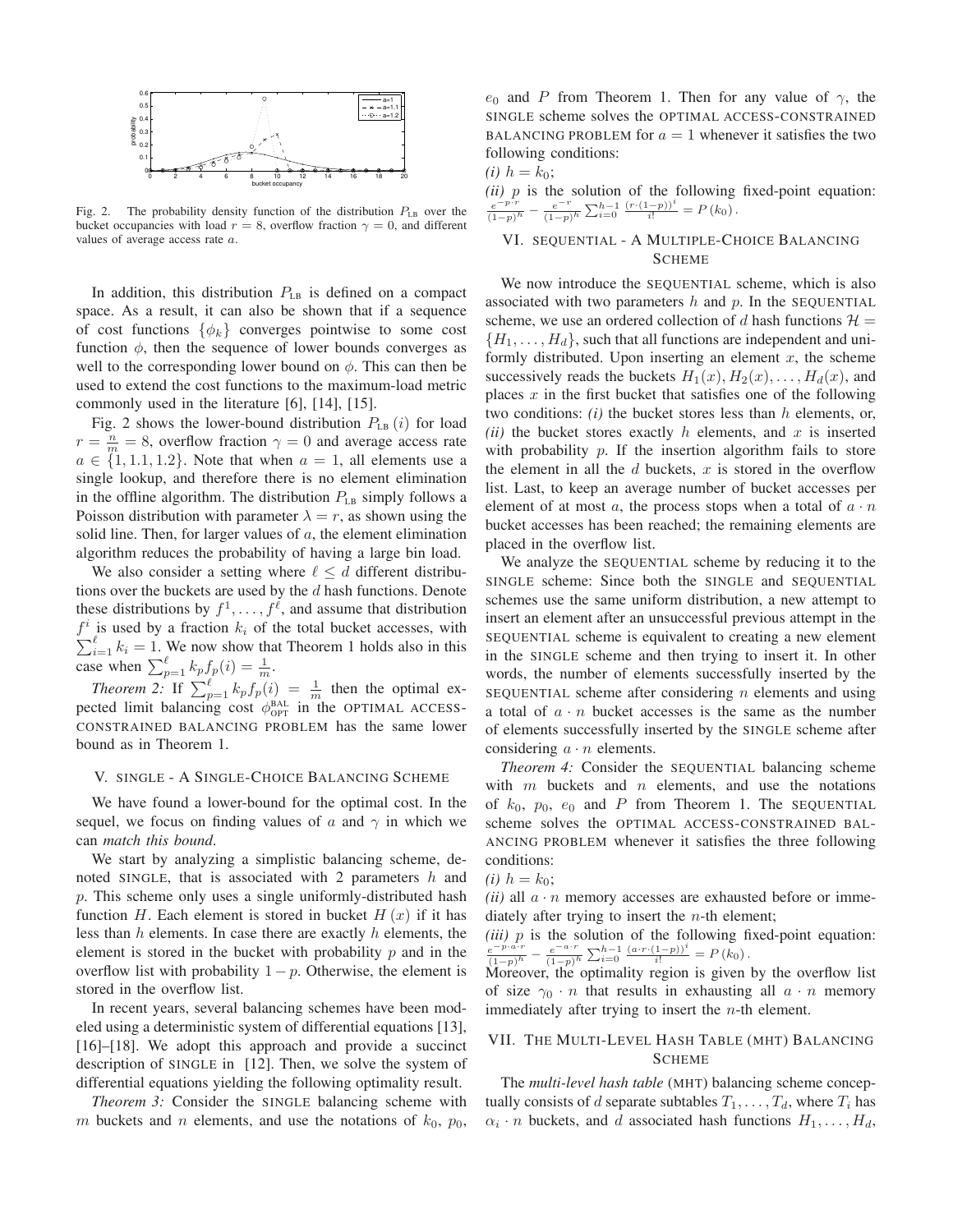defined such that  $H_i$  never returns values of bucket indices outside  $T_i$ .

Using the MHT scheme, element  $x$  is placed in the smallest i that satisfies one of the following two conditions: *(i)* the bucket  $H_i(x)$  stores less than h elements, or, *(ii)* the bucket  $H_i(x)$  stores exactly h elements, and element x is then inserted with probability  $p$ . If the insertion algorithm fails to store the element in all the  $d$  tables,  $x$  is placed in the overflow list. Since that smallest  $i$  with available space is used, the bucket accesses for each element  $x$  are sequential, starting from  $H_1(x)$  until a place is found or all d hash functions are used (and the element is stored in the overflow list).

We skip to the optimality theorem of the MHT scheme.

*Theorem 5:* Consider an  $\langle a, d, r \rangle$  MHT balancing scheme in which each subtable  $T_j$  has  $\alpha_j \cdot m$  buckets, with  $\sum \alpha_j = 1$ , and use the notations of  $k_0$ ,  $p_0$ ,  $e_0$  and P from Theorem 1. Further, let  $p(a)$  denote the overflow fraction of the SINGLE scheme with  $a \cdot n$  elements. Then, the  $\langle a, d, r \rangle$  MHT scheme solves the OPTIMAL ACCESS-CONSTRAINED BALANCING PROBLEM whenever it satisfies the following four conditions: *(i)*  $h = k_0$ ;

*(ii)* all  $a \cdot n$  memory accesses are exhausted before or immediately after trying to insert the  $n$ -th element;

*(iii)* p is the solution of the following fixed-point equation:  $\frac{e^{-p\cdot a\cdot r}}{(1-p)^h} - \frac{e^{-a\cdot r}}{(1-p)^h} \sum_{i=0}^{h-1} \frac{(a\cdot r\cdot (1-p))^i}{i!} = P(k_0);$ 

 $(iv)$  the subtable sizes  $\alpha_i \cdot m$  follow a geometric decrease of factor  $p(a)$ :  $\alpha_j = \left(\frac{1-p(a)}{1-p(a)}\right)$  $\frac{1-p(a)}{1-p(a)^d}$   $p(a)^{j-1}$ .

Moreover, the optimality region is given by the overflow list of size  $\gamma \cdot n$  that results in exhausting all  $a \cdot n$  memory accesses immediately after trying to insert the n-th element. Furthermore, if all four conditions are met then all buckets have an identical occupancy distribution.

## VIII. COMPARATIVE EVALUATION AND ANALYSIS

Fig. 3(a) shows the optimality region of SEQUENTIAL and MHT with element-per-bucket ratio  $r = 8$ , and  $d = 3$  hash functions. For each value of the average number of bucket accesses a, it shows the minimum value of the overflow fraction  $\gamma$  that suffices to solve the OPTIMAL ACCESS-CONSTRAINED BALANCING PROBLEM. For instance, we can see that for  $a \approx 1.1$ , SEQUENTIAL achieves optimality for an overflow fraction equal to or larger than approximately  $1\%$ . In addition, Fig. 3(b) shows the optimality region of SEQUENTIAL and MHT with  $a = 1.2$  and  $d = 3$  for different values of r. We can see that MHT scales better to higher loads.

## IX. ANALYSIS OF THE BALANCED BLOOM FILTER

*Blocked Bloom Filters* [4], [5] form the first attempt to design an access-efficient Bloom Filter. They constrain the  $k$  hashed bits to be located in the same memory block, thus causing a single memory access. The Blocked Bloom Filter mechanism can be modeled using the SINGLE scheme with no overflow list ( $\gamma = 0$ ) and with a cost function  $\phi$ , where  $\phi(i)$  expresses the false positive rate incurred to an element in a given memory block given that  $i$  elements are hashed to this memory block. More precisely,  $\phi(i) = \left(1 - \left(1 - \frac{1}{B}\right)^{ki}\right)^B \approx$ 



(a) Fixed load  $r = 8$ ; variable average memory accesses rate a



(b) Fixed average memory accesses rate  $a =$ 1.2; variable load r

Fig. 3. The overflow fraction  $\gamma$  induced by applying the SEQUENTIAL and MHT schemes with worst-case memory accesses rate  $d = 3$ .



Fig. 4. False positive rates of different Bloom Filter schemes with memory block size of  $B = 256$  bits and variable load r. SINGLE and MHT use overflow fraction  $\gamma \approx 0.5\%.$ 

 $\left(1 - e^{-\frac{ki}{B}}\right)^k$ , where B is the size in bits of the memory block and  $k$  is the number of hash functions used. However, although the SINGLE scheme is optimal, its average number of memory accesses is  $a = 1$ , thus it achieves poor balancing of the elements resulting in a high false positive rate. In this section we suggest to *use our optimal online schemes to achieve a better balancing between the memory blocks, and therefore, a better false positive rate.*

Assuming memory blocks of size B bits and bits-perelement ratio  $\beta$ , the number of elements per bucket r is  $B/\beta$ . Using the optimal online balancing schemes described above to implement a Balanced Bloom Filter requires saving  $b = \lceil \log_2(k_0 + 2) \rceil$  bits in every memory block to count the elements hashed into each one. Thus, we get  $\phi(i)$  =  $\left(1-e^{-\frac{ki}{B-b}}\right)^k$ .

In the standard Bloom Filter, the optimal false positive rate is achieved when using  $k = r \cdot \ln 2$  hash functions [2]. Although this may not be the best choice in our settings, we will use the same  $k$  for simplicity. Then, by further taking into consideration the distribution of the number of memory block accesses upon a query, the overall false positive rate can be computed.

Fig. 4 compares the false positive rate for different values of bits-per-element ratios with memory block size  $B = 256$ . The MHT balancing scheme has  $a = 1.2$  and  $d = 3$ . Thus, by Theorems 1 and 5, we get that the overflow list size needed is